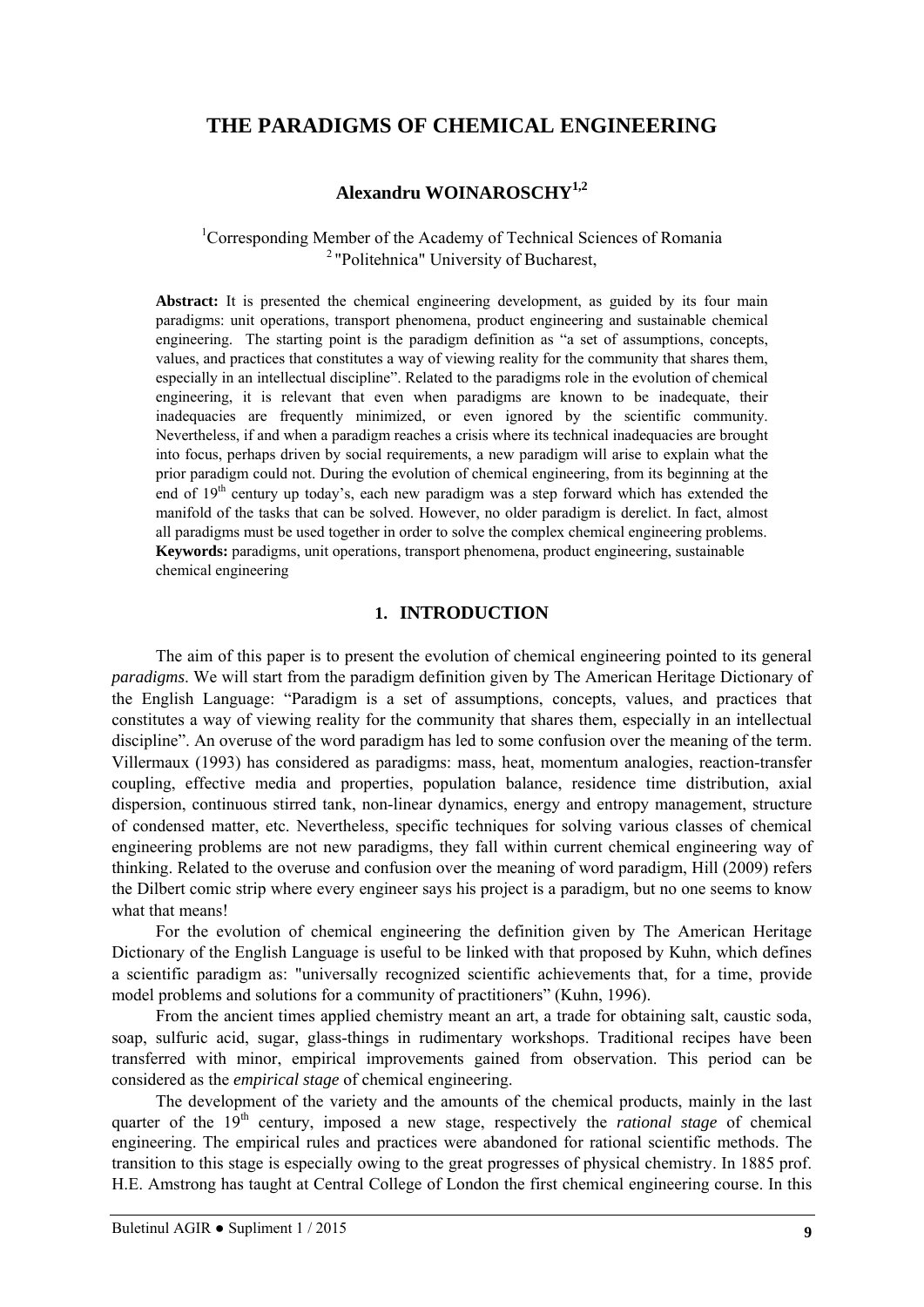course fundamental scientific training was combined with technical practice for design of chemical industry equipment. It may be considered that at this moment the rational stage of chemical engineering begins.

In 1887 prof. Geoge Davies from Manchester Technical College has taught a lot of chemical engineering lessons. These lessons were the roots of his further Handbook of Chemical Engineering published in 1901 and next in a second edition consisting in two volumes in 1904 (Fig.1).

The practical value of Davies lessons from this book consists in the variety and abundance of the technical end economical data. Due to the lack of scientific explanations, in fact this book belongs to empirical stage and is a document of what meant chemical engineering at that stage (Bratu, 1976).



**Fig. 1.** Second edition (1904) of Davies' Handbook of Chemical Engineering.

# **2. THE FIRST PARADIGM: UNIT OPERATIONS**

The Davies' book contained a novelty, which subsequently it appears to be more important as it incipiently looked: instead to describe each technological process existent at that time, Davies regards an industrial chemical process to be composed by distinct sections which are present - in different sequences and conditions – in many other processes. As this Davies' priority was not explicitly announced, it was assigned to Arthur D. Little, which in a report to Massachusetts Institute of Technology has introduced the notion of *unit operations*. Much more later, in 1958, Davies' priority about the concept of unit operations has been recognized (Bratu, 1976). This concept and its application can be assumed to be the first paradigm of chemical engineering, namely *the unit operations paradigm*. Therefore, the explosion of chemical industrial applications at the end of  $19<sup>th</sup>$ century and at the beginning of the  $20<sup>th</sup>$  century imposed the requirements of the process details knowledge systematization. It can be considered that the first paradigm has appeared as a necessity of systematization. The representative book of this paradigm is "Principles of chemical engineering", written by Walker et al., 1923.

The tens thousands industrial chemical processes can't be individually treated to the detailed scale as imposed by design and operation of the corresponding plants. Nonetheless, these processes are made from a much smaller number (about 80) of unit operations. Based on unit operations paradigm, an enormous amount of information concerning both theoretical and experimental studies, as well as results about unit operations is systematized, in a huge literature (books, papers, patents).

For each unit operation there are investigated:

 $\odot$  the fundamental theoretical principles needed by the formulation of phenomena equations ;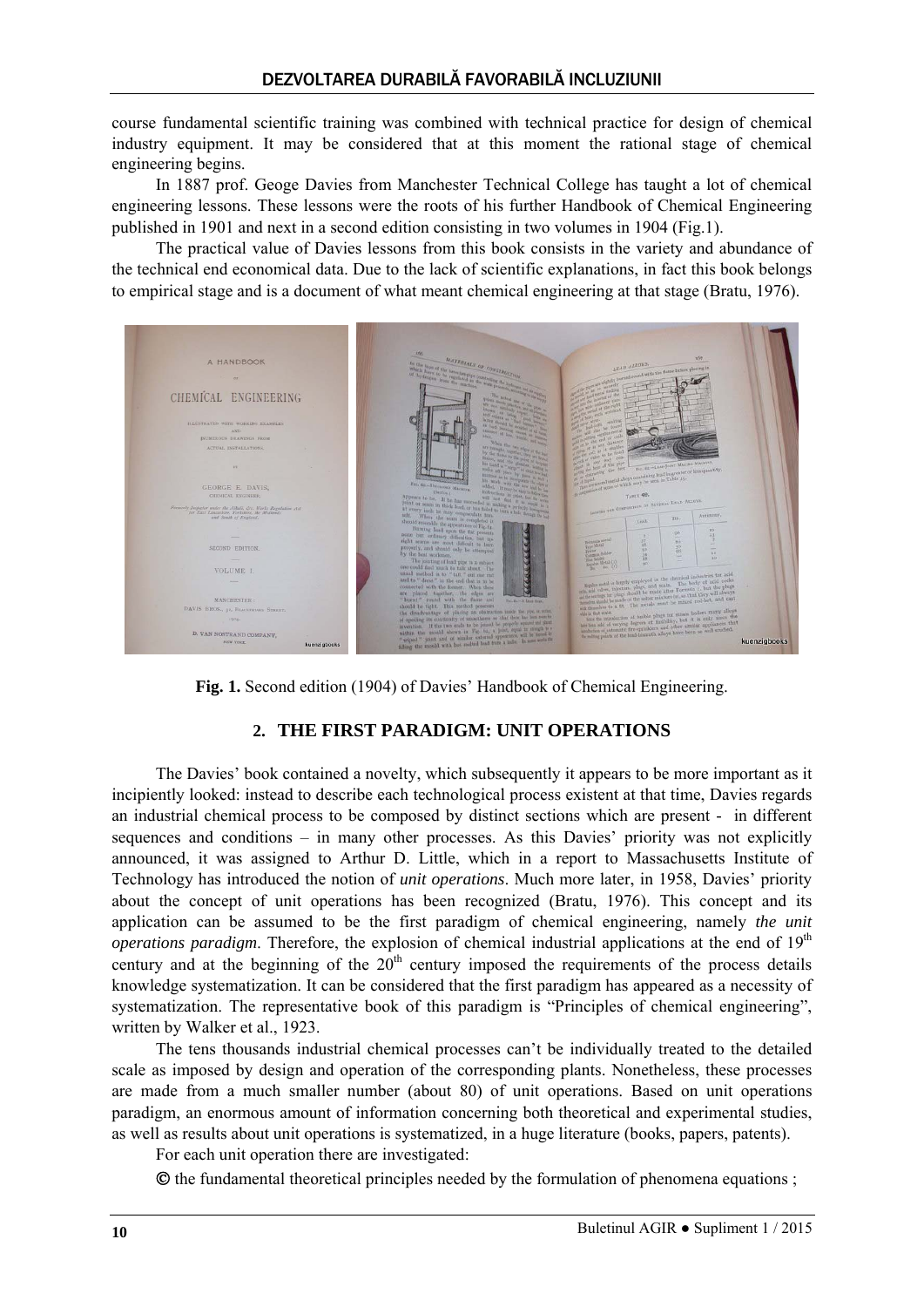the laboratory and pilot experimental methods needed by the equations which can not be theoretically formulated;

 $\odot$  the ways to equipment scale-up from laboratory or pilot scale to industrial scale.

To achieve the results imposed by process research, design, and operation the unit operation paradigm use the following general theoretical principles:

momentum, energy and mass balances;

 $\odot$  thermodynamic phase equilibrium relations;

momentum, energy and mass physical kinetic relations (transfer equations);

financial conditions and the corresponding equations.

In this way, if the materials physical properties are defined, as well as technological and economic constraints, it is possible to obtain a quantitative solution for each specific industrial chemical process. It may be said that if the chemist is thinking in chemical reactions, the chemical engineer is thinking in unit operations. Subsequently, the paradigm of unit operations was adopted by others process industries, such as food industry or light industry.

#### **3. THE SECOND PARADIGM: TRANSPORT PHENOMENA**

While still useful to the present day, the unit operations paradigm proved inadequate for solving some important classes of problems (Hill, 2008). This awareness led to the emergence of chemical engineering science as a second paradigm in the late 1950s, as best exemplified by the Birds' textbook Transport Phenomena (Bird et al. 1960, Figure.2).



**Fig. 2.** First edition (1960) of Bird et al. Transport Phenomena.

This is the *transport phenomena paradigm*, an upper systematization and synthesis evolution. At the moment of issue of this book, the field of transport phenomena has not been yet recognized as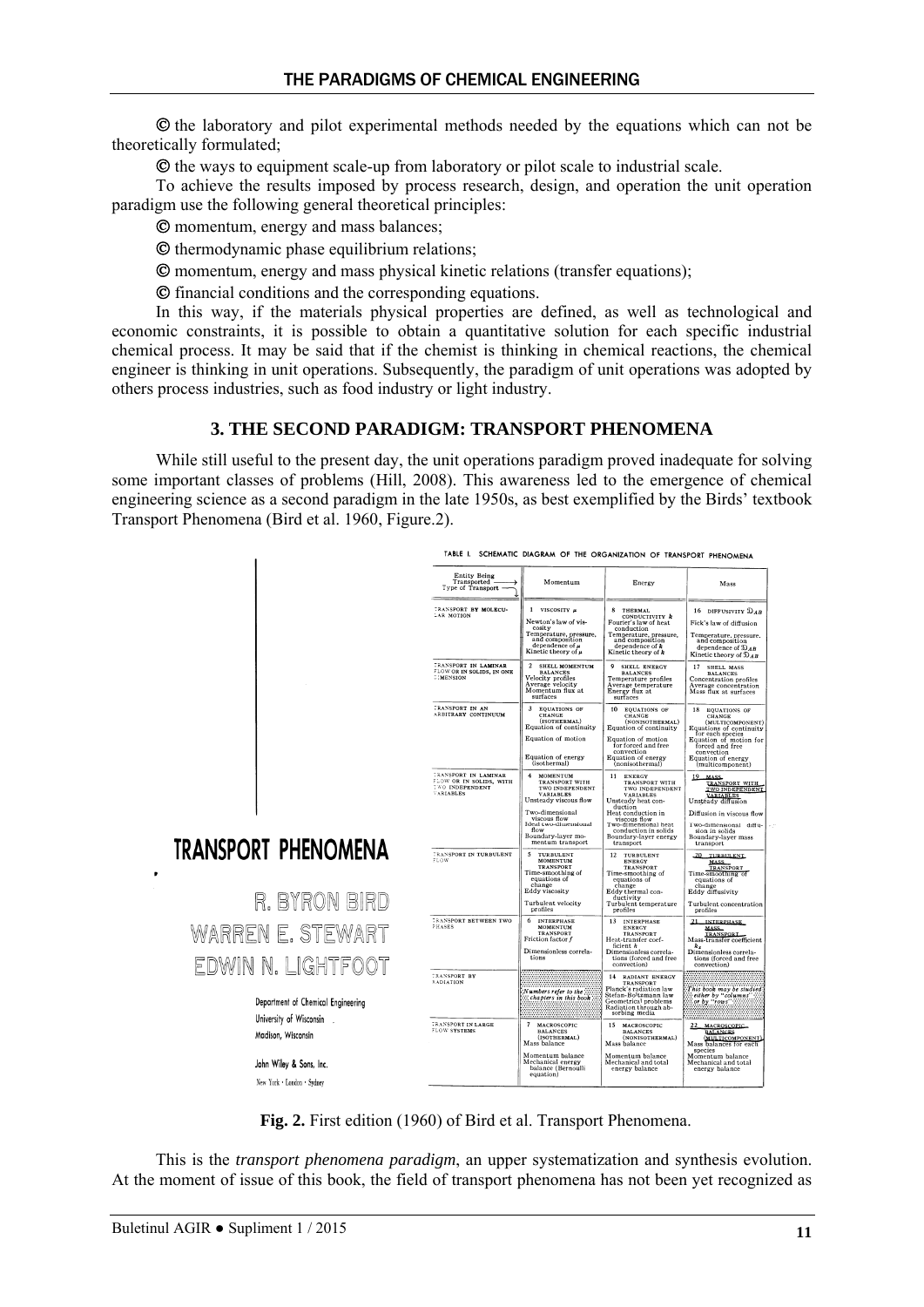a distinct engineering subject. The authors have considered that it is important to put more emphasis on understanding basic physical principles, than on the blind use of empiricism. Their thought has been that the subject of transport phenomena should rank along thermodynamics, mechanics, and electromagnetism as one of the key "engineering sciences". The paradigm of transport phenomena approaches the three elementary physical processes, which take place in any kind of unit operation: momentum, energy, and mass transport. Thus, unit operations can be considered as specific applications of these three fundamental processes. As combinations of unit operations give technologies, combinations of transport processes give unit operations.

The paradigm of transport processes press for the mechanisms of these processes, on the phenomena, which take place close to the border of two physical phases; the aim of the paradigm consists in the deep understanding of the elementary causes and effects which explain the features and applications of each unit operation. The transport phenomena paradigm extend the content of chemical engineering to a fundamental, theoretical science, closely linked with physics, mathematics, mechanics, thermodynamics, electromagnetism etc, becoming a true "Nucleus of Discovery" (Fig. 3). The birth of the second paradigm was, therefore, the consequence of the need for a deep, scientific knowledge of the phenomena which explain what happened inside of unit operations*.* Engineering, in the last analysis, depends heavily on heuristics to supplement incomplete knowledge. Transport phenomena can, however, prove immensely helpful by providing useful approximations, starting with order of magnitude estimates, and going on to successively more accurate approximations, such as those provided by boundary layer theory (Bird et al. 2002).

At last, it appears the trend to gather all the three transport phenomena in a single concept, respectively the property transport (Brodkey and Hershey, 1988). This very high systematization is justified by the analogy of the transport phenomena, respectively the structural similitude of differential equations and boundary conditions which describe them. In this treatment, each fundamental transport process becomes a specific case.



**Fig. 3.** Nucleus of Discovery: Chemical Engineering.

#### **4. THE THIRD PARADIGM: CHEMICAL PRODUCT ENGINEERING**

In the second part of  $20<sup>th</sup>$  century the diversity of industrial products (in many cases with close properties and with the same utilization) has a huge growth, and correspondingly, very strong market fights have evolved between producers companies. The same things happened with chemical products. The importance of properties and qualities of chemical products have become essentially*.*  Until recently, the main purpose of chemical engineering has been to obtain the lowest cost process. Even process related issues like reliability, product purity, pollution control, etc. have been ultimately translated into costs that must be minimized. In contrast, chemical product design try to obtain the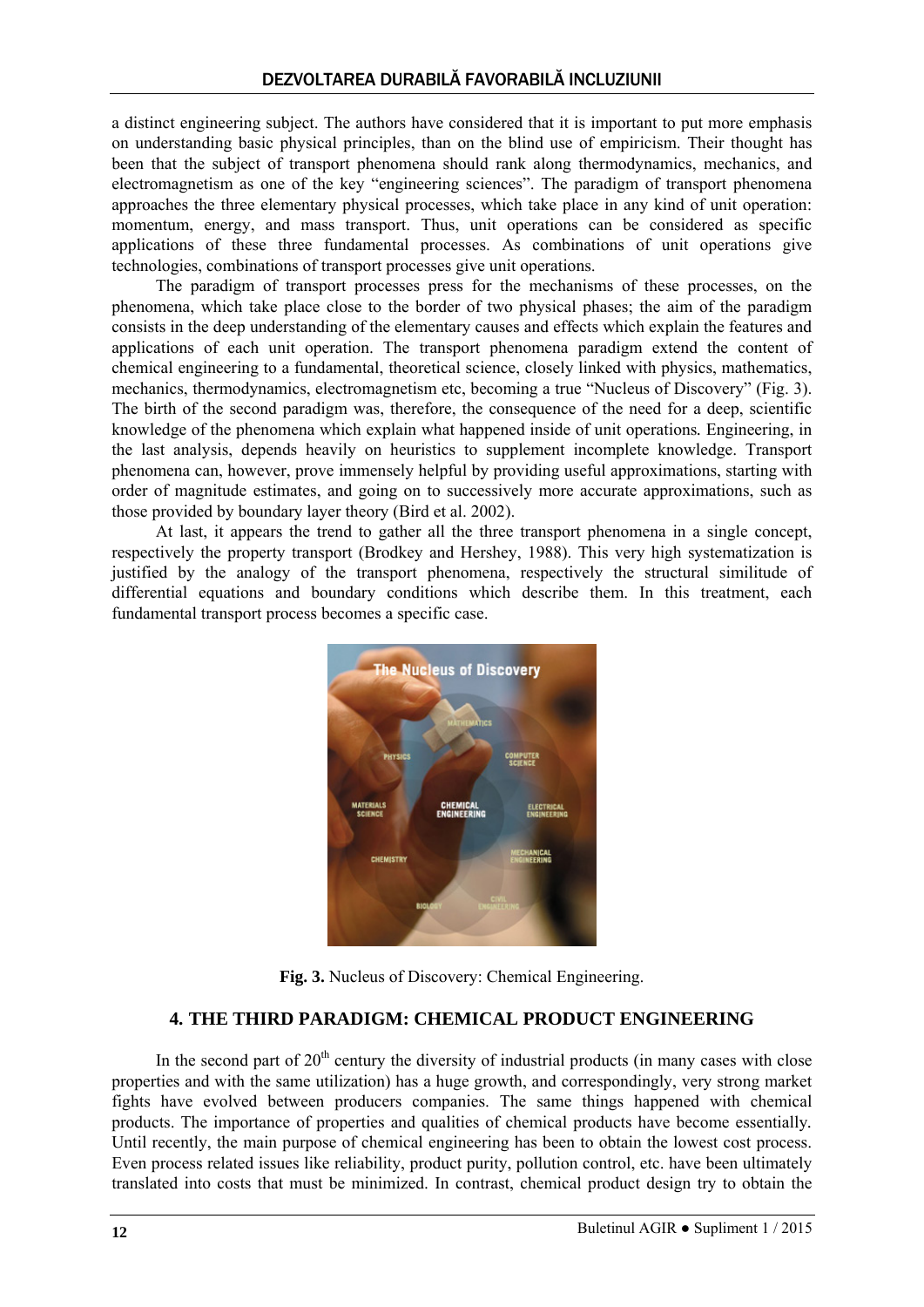most added value for a product through enhanced product properties. This is a more complex task than a mathematical treatment to maximize profit. The profit depends in some unidentified way upon the complex set of product properties. Therefore, product engineering problems can't be solved by traditional chemical engineering approaches. Their solution requires not just additional chemical engineering approaches, but even more fundamentally, and that is why *product engineering* should be recognized as a *third paradigm* of chemical engineering, as first hinted in 1988 (Committee on Chemical Engineering Frontiers, 1988). It can be assumed that the third paradigm was imposed by the fight for technical and economical products performances generated by a strong competitive market environment.

New chemical products have been created by combining a wide knowledge of existing chemical products with a big amount of scientific experimentation. A combinational explosion of product options will limit all experimental techniques. Therefore, it is desirable to minimize experimentation through a systematic consideration of product formulation prior to experimentation. Product engineering techniques is largely based on heuristics when data are limited, followed by detailed calculations when data become available, this being the essence of the third paradigm. The basics of the third paradigm were stated in the book of Cussler and Moggridge  $(1<sup>st</sup>$  ed., 2001 and  $2<sup>nd</sup>$ ed., 2011, Fig.4). Here they have proposed a generic framework for chemical product design, based on a 4-step algorithm: (1) identify customer needs, (2) generate ideas to meet those needs, (3) select among the ideas, and (4) manufacture the product. The step four of chemical product design contains all the following four steps of chemical process design: (1) batch vs. continuous process, (2) inputs and outputs, (3) reactor and recycles, and (4) separations and process integration. The authors admit that this four step algorithm is a major simplification that affects effectiveness in specific cases. But, this procedure can be an excellent starting point, very useful to expand each specific case.



**Fig. 4.** The first (2001) and second (2011) edition of Cussler and Moggridge book.

Related to the controversy of the key to product design, management or technology, Cussler and Moggridge consider that the application of technology is central to chemical product design.

Hill (2009) proposed a methodology for designing homogeneous chemical products when limited data are available. The methodology has the following eight steps: (1) product definition, (2) technical product requirements, (3) product performance relationships, (4) product candidate generation, (5) product candidate selection, (6) process design, (7) risk analysis, and (8) financial (business case) analysis. This methodology assumes that a homogeneous product can achieve all the required product properties. This approach ignores the class of structured products, which achieve their properties through a microstructure that is determinant by the interaction of its components and the manufacturing process (Edwards, 1998). Product engineering for structured products is significantly more complex, as the product and process must be simultaneously designed (Hill, 2004). Two primary approaches have been proposed: (1) generation and systematic reduction of the number of alternatives through heuristics, and (2) optimization of the set of all potential alternatives through mathematical programming (Hill, 2009).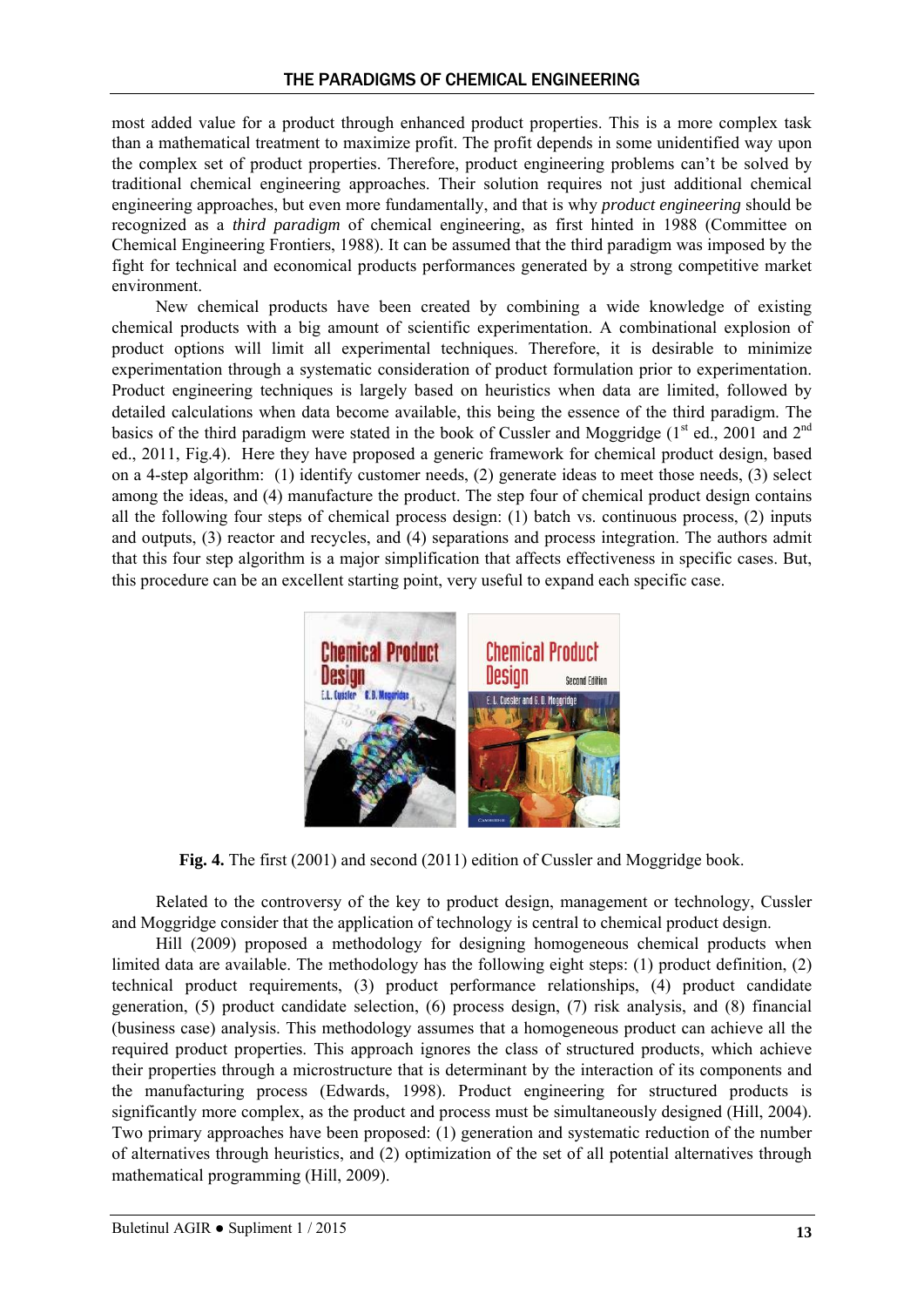Due to major changes in the chemical industry the product design role and merits are continuously increasing, but this is not an argument that process design should disappear. Product design and process design must be used together, in agreement with these changes in the chemical industry.

### **5. THE FOURTH PARADIGM: SUSTAINABLE CHEMICAL ENGINEERING**

Nowadays the concept of sustainability is imposed in al human activities fields, especially in industrial domains. Chemical industry, as a huge materials and energy consumer, and with a strong ecological impact, could not remain outside of sustainability requirements. The basics of the fourth paradigm – *sustainable chemical engineering* – are now formulated. This new paradigm is set on the recognition of limitation of resources, the requirement for inter and transgenerational equity within human society and the need for preservation of life supporting natural systems (Narodoslawskty, 2013). The contemporary discussion around the concept of sustainability started with Brundtland report (World Commission on Environment and Development, 1987). In this report, sustainability or sustainable development is defined as "the development that meets the needs of the present without compromising the ability of the future generations to meet their own needs". This report clearly frames the challenge of sustainability: it requires human society to live within the limitation of our planet in a way that allows infinite development in temporal terms. Sustainability becomes more and more important in the modern economy, and in 1999 the Dow Jones Sustainability Indices were started. Corporate sustainability is considered a business approach that creates long-term shareholder value by embracing opportunities and managing risks deriving from economic, environmental, and social development (Heinzle et al., 2006). Nowadays, these three dimensions constitute sustainability and are considered the three pillars carrying this concept. All these three parts are equally important in sustainable development. They are not independent of each others; on the contrary, there is manifold interaction between them. For the economic assessment there are already a number of books, especially in the chemical engineering field, that cover cost and profitability subjects in detail. From these, Peters et al. (2003) is standard reference book. There are published many methods for environmental assessment. The method proposed by Heinzle and Biwer (2004) provide an approach that allows the scientist or engineer in process development to make an environmental, health, and a safety assessment within a reasonable time. By this method, a global environmental index EI, which indicates the environmental relevance of a whole process, is calculated. The method requires material flows to compute Mass Indices (which is a metric for the material intensity of the process), and the socalled ABC classification (provided by user in order to compute individual Environmental Factors EF*<sup>i</sup>* – a metric for the environmental impact of each component *i*). The environmental index EI is now computed from Mass Indices and Environmental Factors. The identification of relevant social aspects and a corresponding set of indicators is a very complex task. There are important differences between processes and products, countries specificities, national and international legislations, etc. For the social assessment of bioprocesses, by taking into account the results gained from the multiperspective approach of technology assessment, including the implications of an international stakeholder survey, Heinzle et al. (2006) have identified these eight significant aspects: health and safety; quality of working conditions; impact on employment policy; education and advanced training; knowledge management; innovative potential; customer acceptance and social product benefit; and societal dialogue. A good example of the interaction of the sustainability pillars is given by Heinzle et al. (2006), respectively the use of genetically modified (GM) crops in agriculture. Within environmental dimension there are two opposing aspects. On the one hand the use of GM crops might reduce the use of pesticides and increase the amount of food that can be produced per square meter. On the other hand, there is the risk that GM plants might be distributed in the environment and may cause ecological damage, a hazard which is difficult to predict and quantify. The acceptance of a new technology can strongly affect its economic success. In US the acceptance of crops is relatively high. Although the risks are the same, the acceptance in the EU is low. The fears of a possible direct impact on human health, and also on the environmental quality as an aspect of the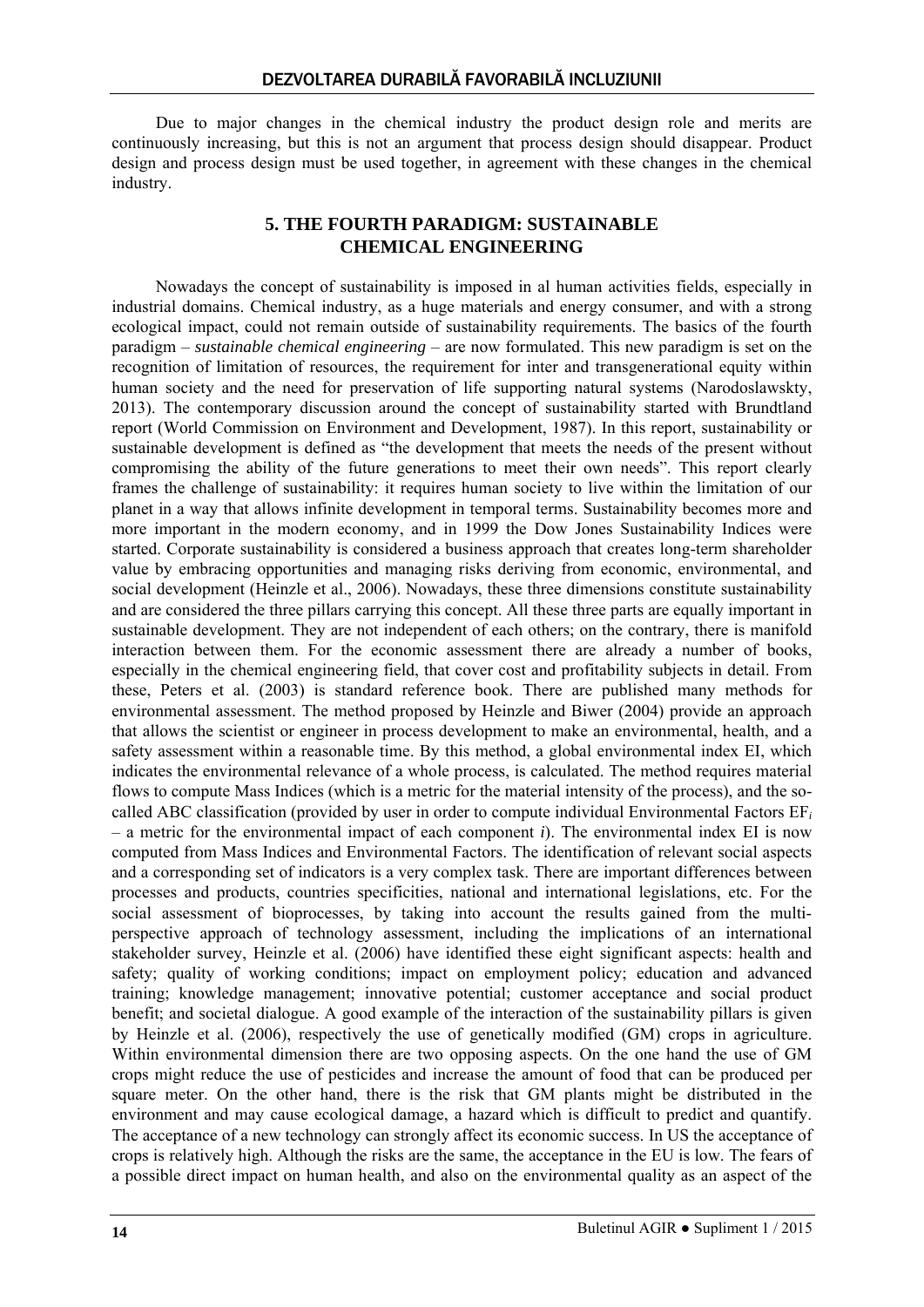quality of life are the reason for this low acceptance. This reduces the possible market size, probably also the price that can be achieved, and may cause additional costs to protect the crops in the field. Furthermore, the low acceptance has led to higher legal constraints for the use of GM crops. Owing to these social factors, the economic advantage of GM crops is substantially reduced and GM crops are used less in the EU compared with the US.

The previous example illustrates the demand to consider all three dimensions of sustainability in all stages of process development. As a consequence process optimization evolves to multiobjective optimization (Rangaiah, 2009). In traditional process optimization the objective function is a scalar one. In multi-objective optimization of sustainable processes the objective function is a vectorial one, with economical, ecological and social components (Taras and Woinaroschy, 2011; 2012).

Chemical engineering, with its strong systemic orientation and its function to link natural sciences, engineering and industrial practice, is in "pole position" among many other engineering sectors to meet the challenges of sustainable development. It is a key engineering discipline for adapting human society towards sustainability (Narodoslawskty, 2013).

A main task of chemical engineering during its entire evolution was to reduce material and energy consumption. Chemical engineering is placed on the first positions among other engineering sectors related to these consumptions. Before sustainability era, reducing of material and energy consumption was imposed by economical reasons (increasing profitability, decreasing products cost). Environmental assessment modifies drastically the material and energy consumption, now these amounts are not the unique objective. The main feature consists in the change of material and energy resources base both in order to preserve the frequently used resources, but also to involve new sources, especially environmentally friendly ones. Related to the use of new raw materials an example in this direction is the book Bioprocessing for Value-Added Products from Renewable Resources (2007). Related to energy resources the limitation of fossil resources adds to the pressure on society to look for other sources. A particular challenge for chemical engineering is providing energy storage in a sustainable way. Renewable sources for energy and material will become more important and will require a massive re-structuring of industrial processes (Narodoslawskty, 2013).

In the field of reducing of material and energy consumption, increasing of research activities and applications of process integration (Klemes, 2011; Kiss, 2013) must not be omitted. Sustainable development will generate formidable challenges and vast chances for chemical engineers in the actual century.

#### **6. CONCLUSIONS**

Three paradigms have a paramount importance in the past evolution of chemical engineering. Nowadays, a fourth paradigm, sustainable chemical engineering, must be taken into account. Related to the paradigms role in the evolution of chemical engineering, it is relevant the Kuhn conception (Kuhn, 1996), respectively that even when paradigms are known to be inadequate, their inadequacies are frequently minimized, or even ignored by the scientific community. Nevertheless, if and when a paradigm reaches a crisis where its technical inadequacies are brought into focus, perhaps driven by social requirements, a new paradigm will arise to explain what the prior paradigm could not. During the evolution of chemical engineering each new paradigm was a step forward which has extended the manifold of the tasks that can be solved. However, no older paradigm is derelict. In fact, almost all paradigms must be used together in order to solve the complex chemical engineering problems.

Of course, the discussion about paradigms of chemical engineering cannot avoid the subjectivity. Some personal ideas of the author and the references selection are, doubtlessly, questionable. There are hundreds works that deal with the fundamentals of chemical engineering, with its past, present, and future. Here, we have tried, very briefly, to emphasize the importance of the basic paradigms in chemical engineering evolution.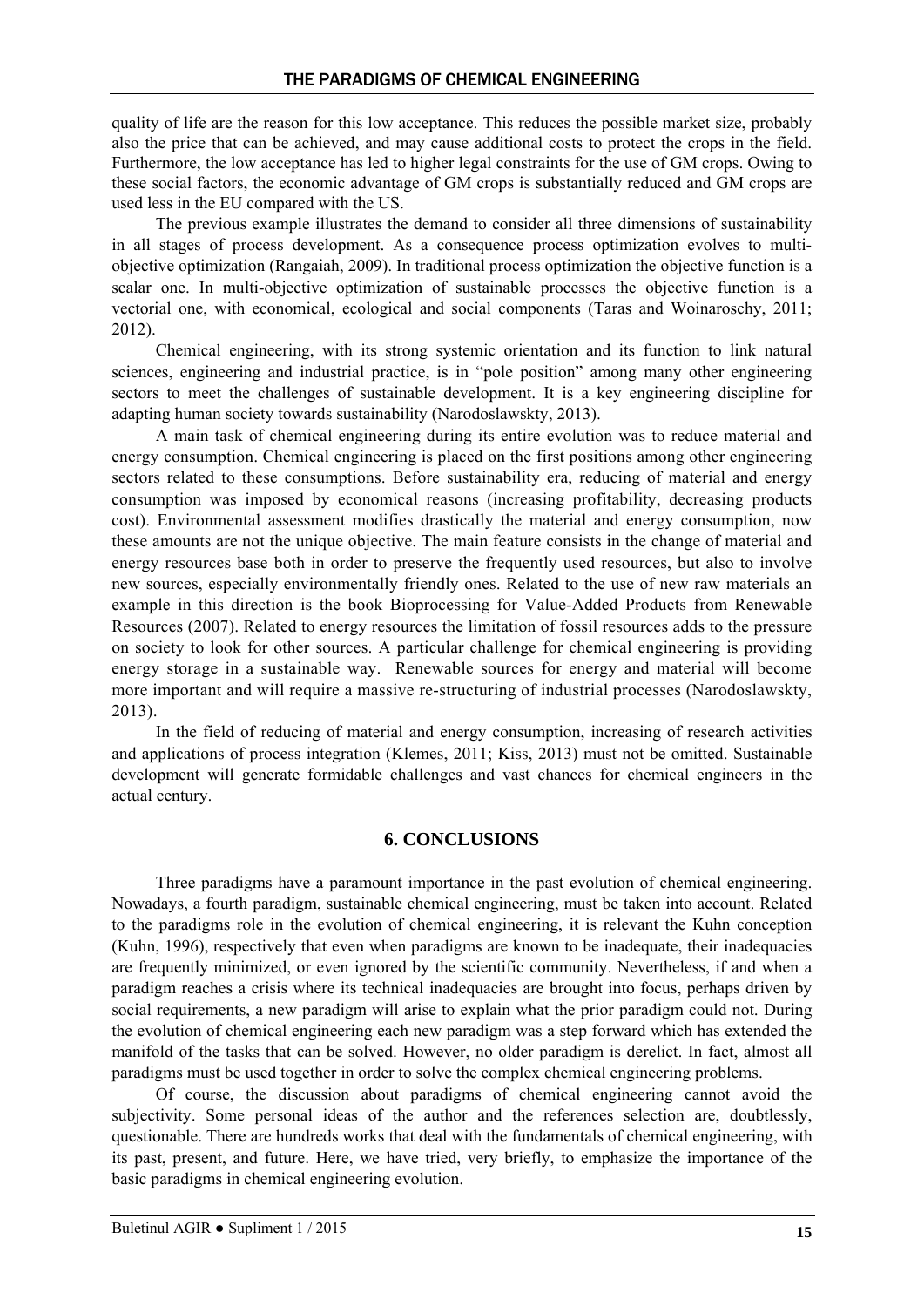

The present work is dedicated to the memory of my professor Emilian Bratu (1904–1991), the founder of chemical engineering education in Romania.

**IN MEMORIAM** 

#### **REFERENCES**

- [1] Bird, R.B., Stewart, W.E., Lightfoot, E.N., 1960. Transport Phenomena, 1<sup>st</sup> ed. J. Willey, New York.
- [2] Bird , R.B., Stewart, W.E., Lightfoot, E.N., 2002. Transport Phenomena, 2nd ed. J. Willey, New York.
- [3] Bratu E., 1976. Chemical Engineering. Reception speech to the Romanian Academy on 20 Dec. 1974, Ed. Romanian Academy, Bucharest.
- [4] Brodkey, R. S., Hershey, H.C., 1988. Transport Phenomena. A Unified Approach, Mc Graw-Hill, New York.
- [5] Committee on Chemical Engineering Frontiers, 1988. Frontiers in chemical engineering:
- [6] Research needs and opportunities, National Academy Press, Washington.
- [7] Cussler, E. L., Moggridge, G. D., 2001. Chemical product design, 1<sup>st</sup> ed. Cambridge University Press, New York.
- [8] Cussler, E. L., Moggridge, G. D., 2011. Chemical product design,  $2^{nd}$  ed. Cambridge University Press, New York.
- [9] Edwards, M. F.,1998. The importance of chemical engineering in delivering products with controlled microstructure to customers. IchemE North Western Branch Papers 9.
- [10] Heinzle, E., Biwer, A., Cooney,C., 2006, Development of Sustainable Bioprocesses, J. Willey, West Sussex.
- [11] Hill, M., 2004. Product and process design for structured products. AIChE Journal, 50, 1656-1661.
- [12] Hill, M., 2009. Chemical Product Engineering-The third paradigm. Comput. Chem. Eng. 33 (5), 947-953. [13] Klemes, J., 2011. Sustainability in the Process Industry: Integration and Optimization, Mc Graw-Hill, New
- York. [14] Kiss, A. A., 2013. Advanced Distillation Technologies – Design, Control and Applications, . J. Willey, West Sussex.
- [15] Kuhn, T. S., 1996. The structure of scientific revolutions, University of Chicago Press, Chicago.
- [16] Narodoslawsky, M., 2013. Chemical engineering in a sustainable economy. Chem. Eng. Res. Desgn. 91 (10), 2021-2028.
- [17] Peters, M., Timmerhaus, K., West, R., 2003. Plant design and economics for chemical engineers, 5<sup>th</sup> ed. McGraw-Hill, Boston.
- [18] Rangaiah, G.P. (Editor), 2009. Multi-objective optimization, World Scientific Publishing, Singapore.
- [19] Taras, S., Woinaroschy, A., 2011. Simulation and Multi-Objective Optimization of Bioprocesses with Matlab and SuperPro Designer using a Client-Server Interface, Chem. Eng. Trans. 25, 207-212.
- [20] Taras, S., Woinaroschy, A., 2012. An Interactive Multi-Objective Optimization Framework for Sustainable Design of Bioprocesses, Comp. Chem. Eng. 43, 10-22.
- [21] The American Heritage Dictionary of the English Language, 2013. 5th ed. Houghton Mifflin Harcourt Publishing Company, Boston and New York.
- [22] Villermaux, J., 1993. Future Challenges for Basic Research in Chemical Engineering. Chem. Eng. Sci. 48 (14), 2525-2535.
- [23] Walker, H., Lewis, W. K., Mc Adams, W. H., 1923. Principles of chemical engineering, Mc Graw-Hill, New York.
- [24] World Commission on Environment and Development, 1987. Our common future, Oxford University Press, Oxford.
- [25] Yang, S. T. (Editor), 2007. Bioprocessing for Value-Added Products from Renewable Resources, Elsevier, Amsterdam.